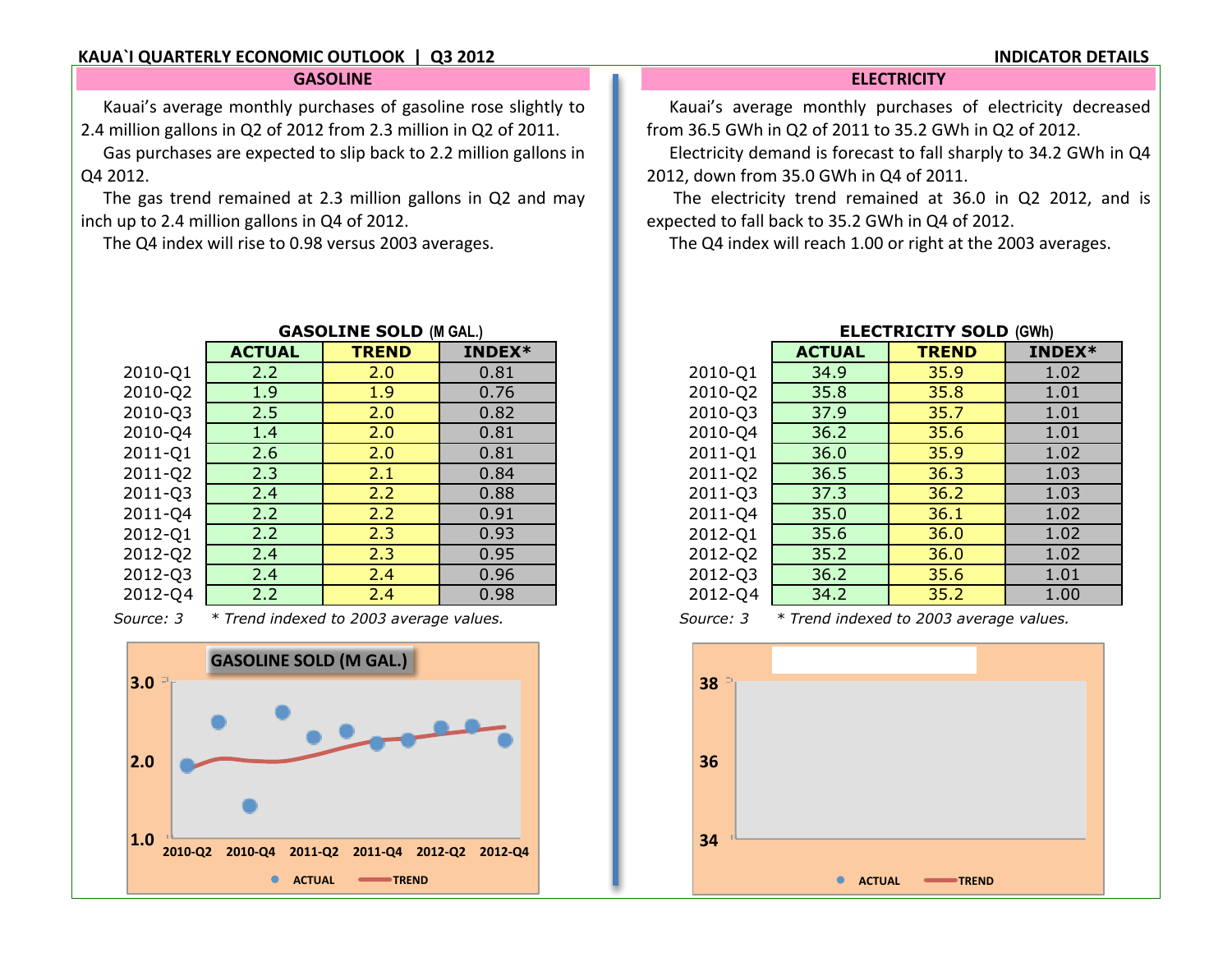#### **KAUA`I QUARTERLY ECONOMIC OUTLOOK | Q3 2012 INDICATOR DETAILS**

jumped to \$40.5 million in Q2 of 2012 from \$28.0 million in Q2 of value rose to \$5.9 million in Q2 from \$5.3 in Q2 of 2011

Real estate is forecast to climb to \$33.0 million in Q4 2012. which is slightly up from \$4.5 million in Q4 2011.

to \$22.3 million sales in Q4 of 2012. expected to reach \$3.8 million in Q4 2012.

Note that the home sales index in Q4 2012 will be 46 points The Q4 index may be fully 75 points below its 2003 index level. below its 2003 index level.

|         | <b>ACTUAL</b> | <b>TREND</b> | INDEX* |         |
|---------|---------------|--------------|--------|---------|
| 2010-Q1 | \$21.1        | \$43.0       | 1.05   | 2010-Q1 |
| 2010-Q2 | \$31.1        | \$39.6       | 0.97   | 2010-Q2 |
| 2010-Q3 | \$21.6        | \$36.0       | 0.88   | 2010-Q3 |
| 2010-Q4 | \$30.9        | \$33.5       | 0.82   | 2010-Q4 |
| 2011-Q1 | \$32.6        | \$31.7       | 0.77   | 2011-Q1 |
| 2011-Q2 | \$28.0        | \$29.0       | 0.71   | 2011-Q2 |
| 2011-03 | \$25.0        | \$26.6       | 0.65   | 2011-Q3 |
| 2011-Q4 | \$35.5        | \$25.5       | 0.62   | 2011-Q4 |
| 2012-Q1 | \$29.4        | \$24.2       | 0.59   | 2012-Q1 |
| 2012-Q2 | \$40.5        | \$23.5       | 0.57   | 2012-Q2 |
| 2012-03 | \$33.8        | \$22.9       | 0.56   | 2012-Q3 |
| 2012-Q4 | \$33.0        | \$22.3       | 0.54   | 2012-Q4 |

Source: 5, 6 \*Trend indexed to 2003 average deflated values



#### **HOME SALES BUILDING PERMITS**

Kauai's monthly inflation-adjusted average real estate sales Kauai's inflation-adjusted average monthly building permit

2011. **Permits are forecast to slip back to \$4.6 million in Q4 2012,** 

The real estate trend continues to slip, and is expected to slide The building permits trend is finally turning back up and is

|         | <b>ACTUAL</b> | <b>TREND</b> | INDEX* |
|---------|---------------|--------------|--------|
| 2010-Q1 | \$5.5         | \$10.7       | 0.69   |
| 2010-Q2 | \$4.2         | \$6.7        | 0.43   |
| 2010-Q3 | \$7.2         | \$3.9        | 0.25   |
| 2010-Q4 | \$5.7         | \$2.3        | 0.15   |
| 2011-Q1 | \$5.6         | \$1.2        | 0.08   |
| 2011-Q2 | \$5.3         | \$0.6        | 0.04   |
| 2011-Q3 | \$3.8         | \$0.4        | 0.02   |
| 2011-Q4 | \$4.5         | \$0.8        | 0.05   |
| 2012-Q1 | \$4.6         | \$1.2        | 0.08   |
| 2012-Q2 | \$5.9         | \$2.3        | 0.14   |
| 2012-Q3 | \$5.6         | \$3.0        | 0.20   |
| 2012-Q4 | \$4.6         | \$3.8        | 0.25   |

#### **HOME SALES (2010\$ MONTHLY) BUILDING PERMITS (2010\$ MONTHLY)**

*Source: 5, 6 \*Trend indexed to 2003 average deflated values. Source: 1, 6 \*Trend indexed to 2003 average deflated values.* 

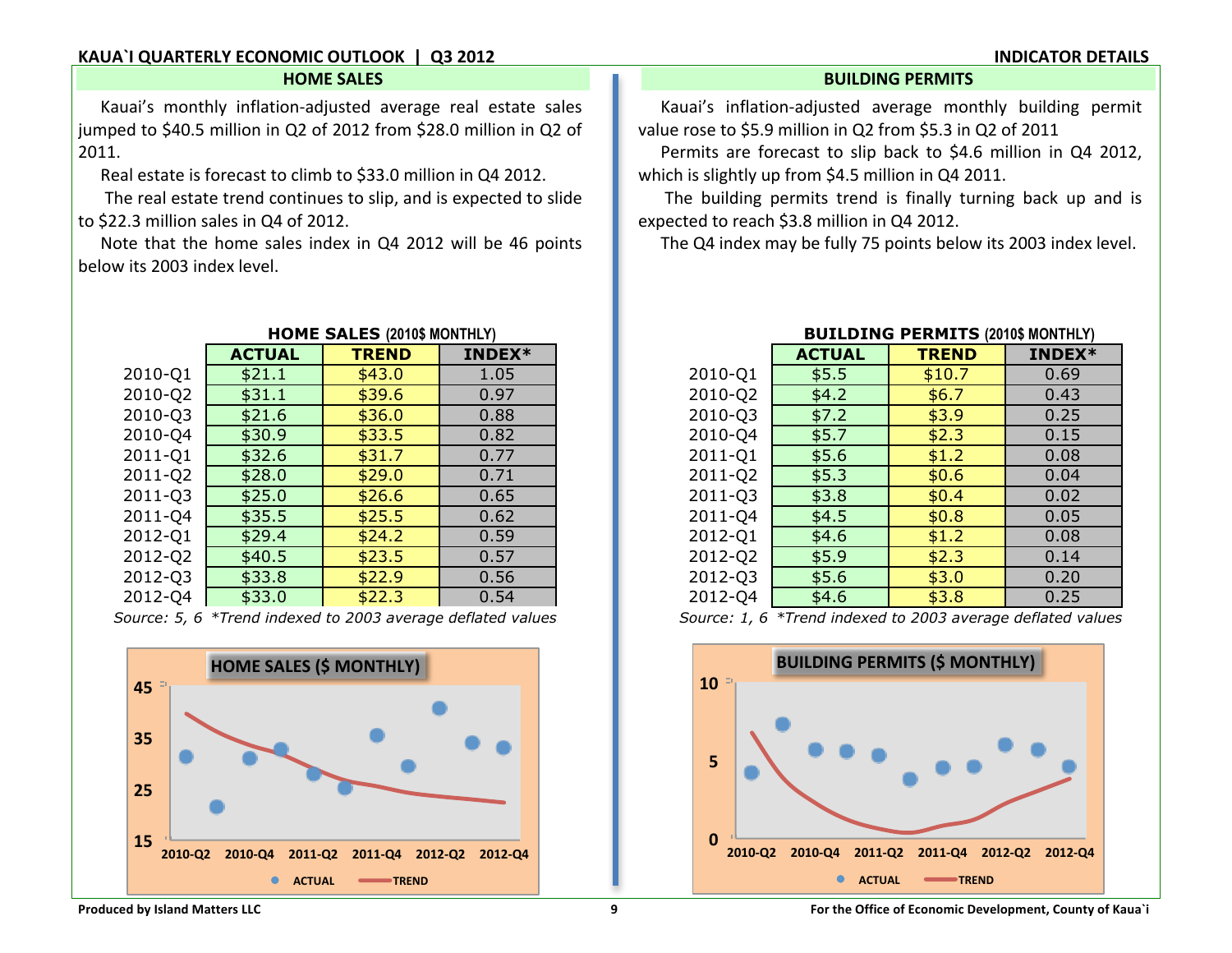### **KAUA`I QUARTERLY ECONOMIC OUTLOOK | Q3 2012**

#### **INDICATOR DETAILS**

#### **VISITORS**

Kauai's average daily visitor counts surged to 22,400 in Q2 of 2012, up from 20,600 in Q2 2011.

Visitor counts are forecast to slip back to 20,900 in Q4 2012, which is still slightly above the Q4 2011 level of 20,400.

The visitor up-trend is softening and is expected to rise slightly to 23,000 in Q4 of 2012.

The visitor index in Q4 2012 will be 34 points above 2003 levels versus 30 points in Q2.

|           | ינסייו                                  |              |        |  |
|-----------|-----------------------------------------|--------------|--------|--|
|           | <b>ACTUAL</b>                           | <b>TREND</b> | INDEX* |  |
| 2010-Q1   | 19.3                                    | 17.9         | 1.04   |  |
| 2010-Q2   | 19.4                                    | 18.0         | 1.04   |  |
| 2010-Q3   | 20.7                                    | 18.2         | 1.06   |  |
| 2010-Q4   | 18.6                                    | 18.6         | 1.08   |  |
| 2011-Q1   | 21.0                                    | 19.2         | 1.12   |  |
| 2011-Q2   | 20.6                                    | 19.7         | 1.15   |  |
| 2011-Q3   | 21.8                                    | 20.1         | 1.17   |  |
| 2011-Q4   | 20.4                                    | 20.8         | 1.21   |  |
| 2012-Q1   | 23.1                                    | 21.7         | 1.26   |  |
| 2012-Q2   | 22.4                                    | 22.4         | 1.30   |  |
| 2012-Q3   | 23.3                                    | 22.7         | 1.32   |  |
| 2012-Q4   | 20.9                                    | 23.0         | 1.34   |  |
| Source: 4 | * Trend indexed to 2003 average values. |              |        |  |

## **VISITORS (Avg. Daily 000)**

*Source: 4 \* Trend indexed to 2003 average values.* 



#### **VISITOR SPENDING**

Kaua`i visitors' inflation-adjusted average daily spending per person rose slightly from \$169.45 in Q2 of 2011 to \$175.40 in Q2 of 2012.

Visitor spending is forecast to jump to \$205.93 in Q4 of 2012.

The visitor spending trend will climb further to \$185.98 in Q4.

The deflated spending index in Q4 will rise to 2 points above its 2003 level.

|         | <b>ACTUAL</b> | <b>TREND</b> | <b>INDEX*</b> |
|---------|---------------|--------------|---------------|
| 2010-Q1 | \$152.80      | \$151.21     | 0.83          |
| 2010-Q2 | \$149.42      | \$150.17     | 0.82          |
| 2010-Q3 | \$160.08      | \$151.89     | 0.83          |
| 2010-Q4 | \$163.97      | \$152.44     | 0.83          |
| 2011-Q1 | \$154.84      | \$152.48     | 0.83          |
| 2011-Q2 | \$169.45      | \$156.37     | 0.85          |
| 2011-Q3 | \$174.65      | \$162.76     | 0.89          |
| 2011-Q4 | \$168.53      | \$164.83     | 0.90          |
| 2012-Q1 | \$157.46      | \$166.22     | 0.91          |
| 2012-Q2 | \$175.40      | \$170.00     | 0.93          |
| 2012-Q3 | \$193.84      | \$177.56     | 0.97          |
| 2012-Q4 | \$205.93      | \$185.98     | 1.02          |

#### **VISITOR SPENDING (2010\$ PPPD)**

*Source: 2, 6 \*Trend indexed to 2003 average deflated values.*